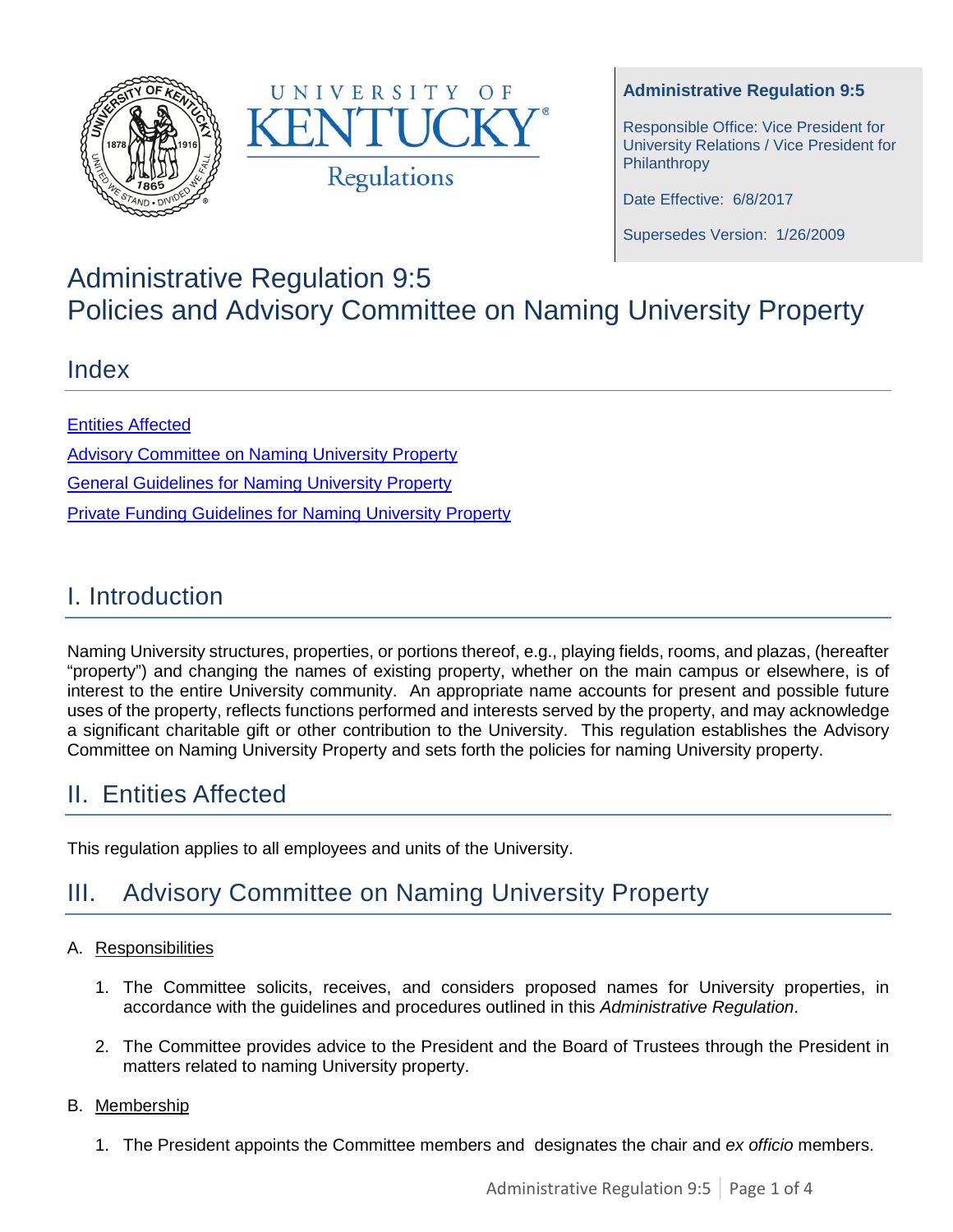- 2. Committee membership is comprised of individuals from the faculty and staff who shall have staggered three-year appointments.
- C. Procedures
	- 1. All nominations shall be submitted to the chair of the Committee, together with a statement indicating the suitability of the proposed name in accordance with the guidelines and procedures outlined in this Administrative Regulation.
	- 2. All nominations should conform to these procedures and guidelines. If a peculiarly appropriate name does not so conform, the reasons for setting aside the usual criteria should accompany the nomination.
	- 3. The Committee shall forward specific recommendations regarding names for University property to the Provost or appropriate executive vice president, who subsequently shall make recommendations to the President.
	- 4. The President, or the chair of the Committee through the President, shall seek the approval of the Board:
		- a) For any naming of a major property;

b) When the naming involves an individual with particular significance to the University; or

c) Whenever the President otherwise deems it to be in the best interest of the University for the Board to approve the name.

5. All nominations shall be held in the strictest confidence by all interested parties until the Board approves a name.

## IV. General Guidelines

In recommending names for University property, the Committee shall consider the following criteria:

- A. All University property that is dedicated to highly specialized uses that prevent its conversion to other functions, such as hospitals, residence halls, and athletic facilities, shall carry as part of its name terms that describe its specialized use. However, changes to the property's function may necessitate changes to the property's name. Functionally descriptive names may also be given to general-purpose property.
- B. All residential units, athletic and recreational structures and areas, and specialized-function structures should carry in their names terms describing their uses, such as "House", "Village", "Field", or "Coliseum". Such property shall be given names that carry some general significance for the University as a whole, e.g. Memorial Coliseum.
- C. Service structures should carry functionally descriptive names in addition to any other name given.
- D. When some other name seems more appropriate than a functionally descriptive one, the nominations should demonstrate the remarkable associations of that name, either with the history of the University or the nation or with the advancement of knowledge and learning, and guarantee that it will remain memorable long beyond the lifetime of those who propose the name. Nominations whose claims are parochial, of recent date and untested by the passage of time, or based on personal enthusiasm should be avoided.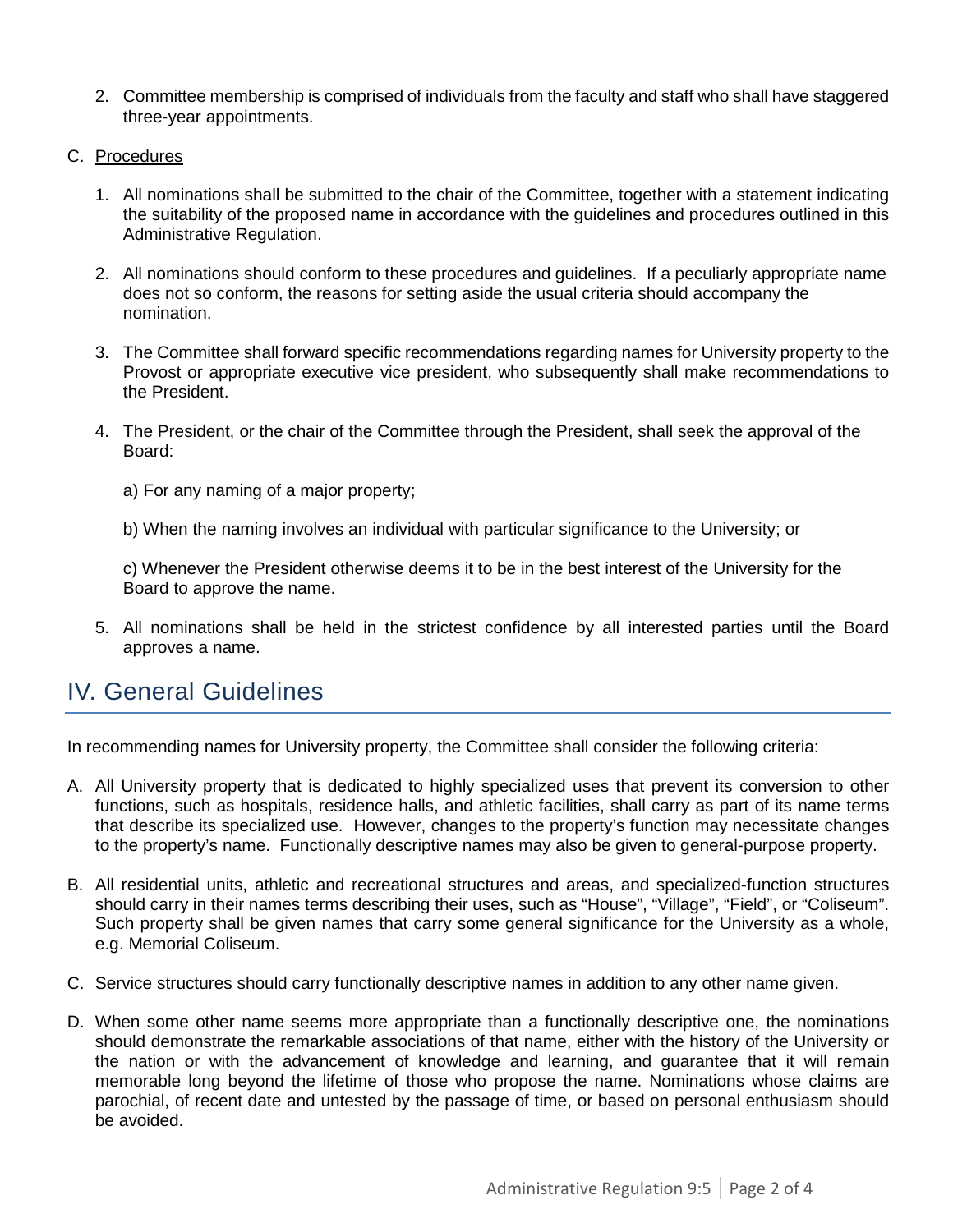- E. Considerable historical perspective should be exercised before proposing names. Nominations of persons on active service with the University, especially where that service is to be performed in a building so named, shall not be considered except in the most extraordinary cases. Names of living persons no longer on active service with the University also should only be proposed in exceptional cases.
- F. It is appropriate to express the esteem and appreciation the University holds for one who has brought honor to the institution by personal accomplishments, or who has given significantly of personal time or charitable gifts, by giving the person's name to a University property. Wherever possible, however, the person's name should be given to a property related to some activity appropriate to that person's field of interest or endeavor.

If personal names are to be considered, first priority should be given to those whose interest in the University has been expressed in some unusually significant manner, or to those whose names permanently and generally symbolize to a unique degree some important aspect of University life or values.

- G. The names of certain existing properties which reflect participation in underwriting their construction by some donor, subscription, or other special circumstance, and whose original use was designed for particular occupants, may come in question when occupancy is changed. In such cases, special consideration should be given to the destination of its original name, and consultations between all interested parties should precede recommendations to the President and the Board of Trustees.
- H. All new property should be named, wherever practicable, by the time preliminary architect's drawings are approved or as far as possible ahead of occupancy. When no final determination of the name of a new building seems appropriate at the time of construction, it shall be given a functionally descriptive name until such time as circumstances warrant a permanent name.
- I. Off-campus properties should be given names that describe their geographical location.
- J. General administrative and multipurpose office and classroom properties serving several disciplines or offices may properly carry names of historical significance to the University as a whole, as distinct from those names of interest only to a particular function or use.
- K. Property devoted to the interests of a single administrative or academic unit may carry names associated historically with that field of study or endeavor or names of those whose interests in that field and in the University merit the honor.
- L. The names of rooms in, or of spaces within or adjoining, properties whose use will be confined to their occupants shall be left to the discretion of the University officials responsible for administering the space during their term of occupancy, subject only to the approval of the Advisory Committee on Naming University Property and the provisions of the guidelines contained in this Administrative Regulation.

## V. Funding Guidelines for Naming University Property

Privately-funded University property (e.g. structures, playing fields, plazas, etc.) shall be named only upon the following terms and conditions:

- A. The private funding shall constitute a significant portion of the fundraising goal for the property, as determined by the President, Executive Vice President for Finance and Administration, Vice President for Philanthropy, and appropriate dean or director.
- B. The gift agreement shall be legally binding on the donor's estate, unless the Vice President for Philanthropy grants an exemption upon consultation with the President and Executive Vice President for Finance and Administration.